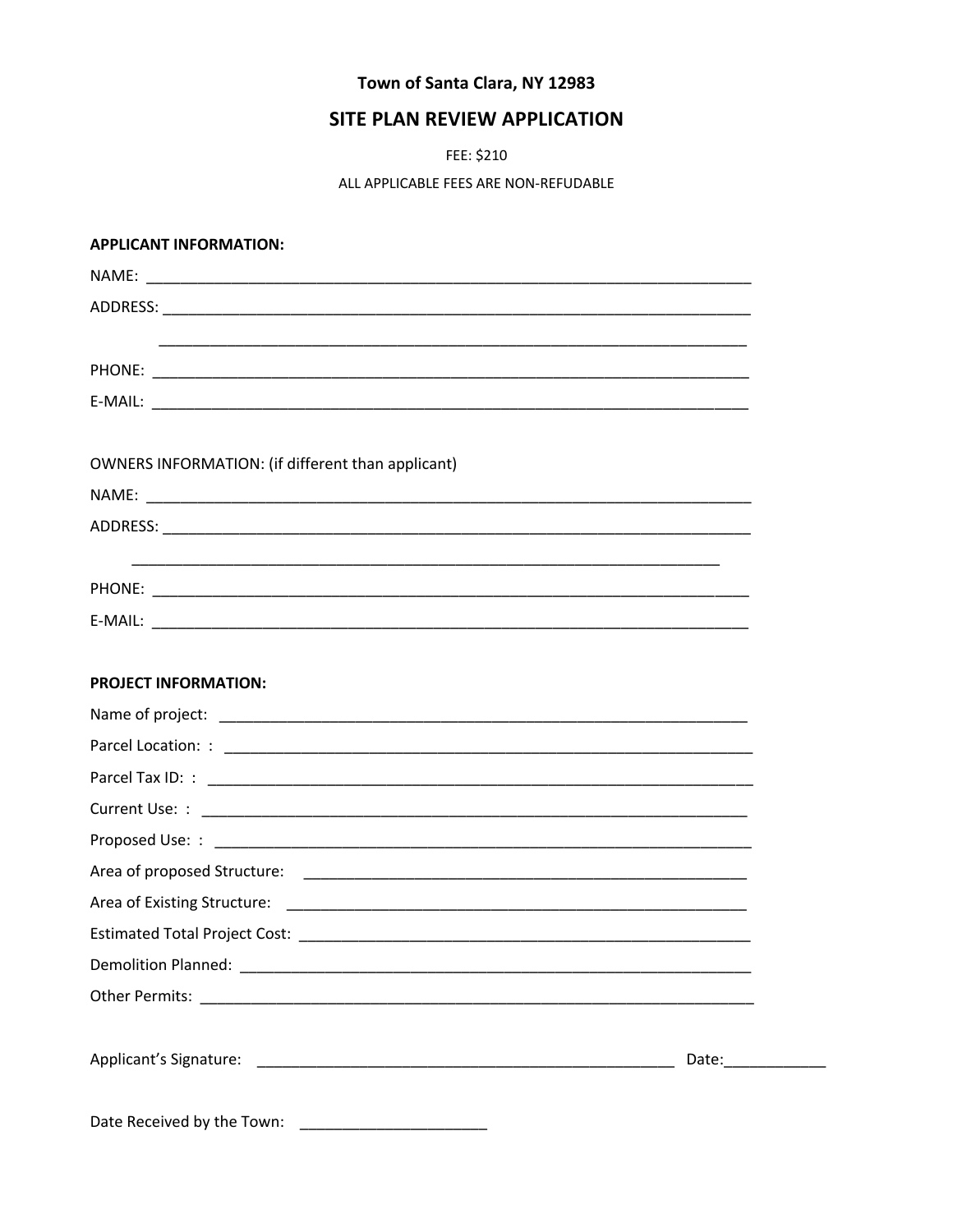#### **Town of Santa Clara, NY 12983**

### **SITE PLAN REVIEW CHECKLIST**

\*Starred items 1, 2, 3 and 22 required and not waivable.

- A. One copy of the site plan, to include, where applicable,
	- **\*1. Title of drawing, including name and address of applicant and person responsible for preparation of such drawing;**
	- **\*2. North arrows, scale and date prepared;**
	- **\*3. Boundaries and dimensions of the property plotted to scale, including identification of contiguous properties and all easements or rights-of-way and roadways;**
	- 4. Existing watercourses and on-site or adjacent waterbodies;
	- 5. Grading and drainage plan, showing existing and proposed contours;
	- 6. Location, proposed use and dimensions of all buildings, including height;
	- 7. Location, design and construction materials of all parking, circulation and truck loading areas, including means and ingress and egress; number of parking spaces
	- 8. Provision for pedestrian access; including cross walks (if applicable)
	- 9. Location of outdoor storage, if any;
	- 10. Location, design and construction materials of all existing or proposed site improvements and stormwater management equipment and features, including drains, culverts, retention / detention ponds or basins, drywells, retaining walls and fences;
	- 11. Description of the method of sewage disposal and location, design and construction materials of such facilities;
	- 12. Description of the method of securing potable water and location, design and construction materials of such facilities;
	- 13. Location, design and visual screening of solid waste temporary-storage facilities for commercial uses;
	- 14. Location of fire and other emergency zones, including the location of fire hydrants;
	- 15. Location, design and construction materials for all utilities that will be serving the project, including all energy supply and distribution facilities for electrical, gas or solar energy;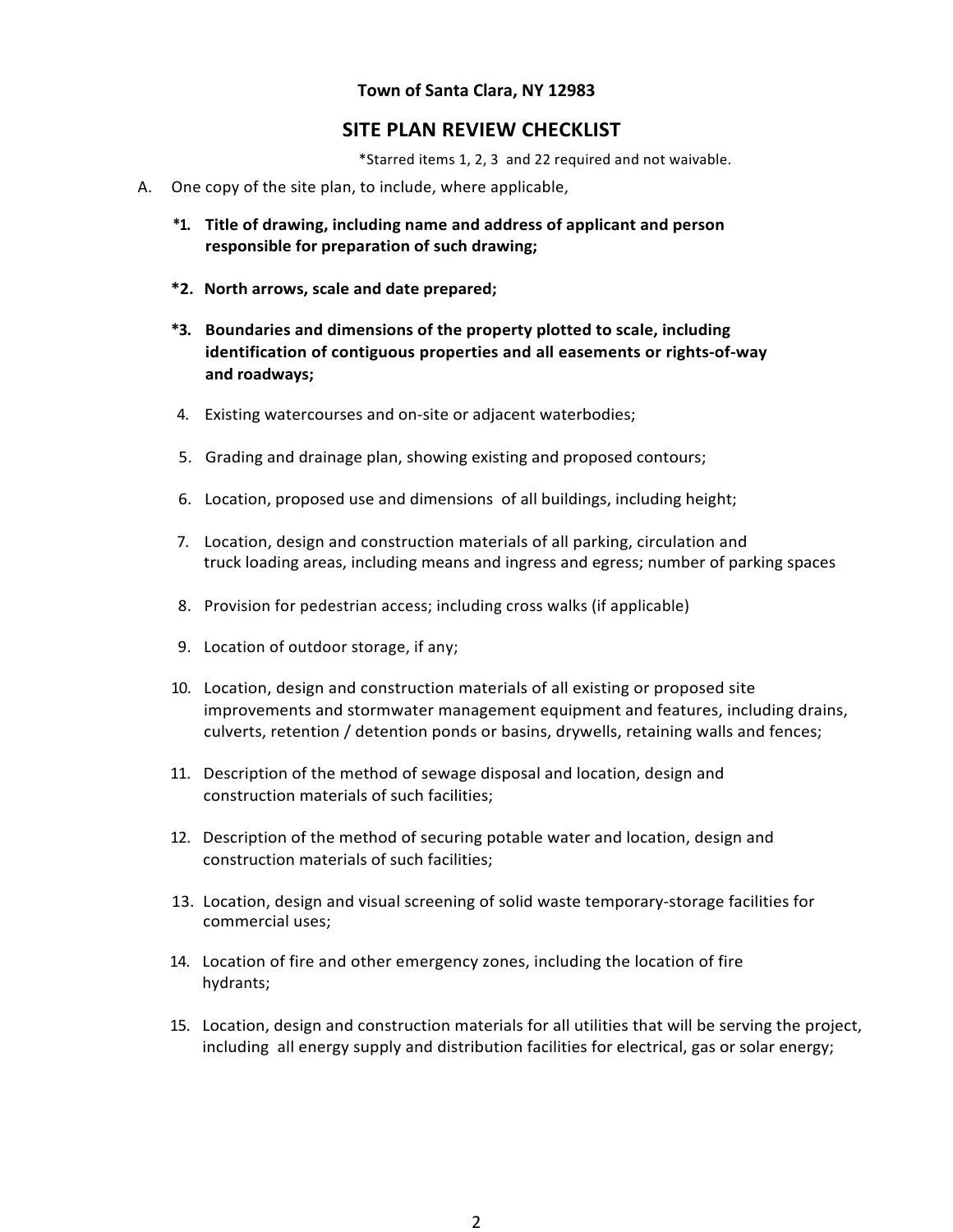- 16. Location, size, design and construction materials of all proposed signs, both indoor and outdoor, that are visible from adjoining properties, public highways or water ways;
- 17. Location and proposed development of all buffer areas, including existing vegetation cover;
- 18. Location and design of outdoor lighting facilities and fixtures;
- 19. Designation of the amount of building area proposed for retail sales or similar commercial activity;
- 20. General landscaping plan and planting schedule;
- 21. Other elements integral to the proposed development as considered necessary by the Planning Board, including identification of any State or County permits required for the project's execution.

### **\*22. Sketch of any proposed building, structure or sign, including exterior dimensions and elevations of front, side and rear views.**

- B. Such additional information as the Planning Board or enforcement officer may reasonably require to understand and review the proposed project, including additional scale drawings where necessary.
- C. Applicant may request, in writing, a waiver of any of the forgoing requirements.
- **D. Accompanying data, to include the following;**
	- **1. Application form and applicable fee.**
	- **2. Name and address of applicant and any professional consultants.**
	- **3. Copy of the deed to the property in question.**
	- 4. Written and acknowledged authorization of owner if applicant is not the owner of the property in question.
- **E. Applicant shall either mail a copy of the Application and all accompanying materials to each member of the Santa Clara Township Planning Board or relevant material may be scanned into a pdf file and emailed to PlanningBoard.TSC@gmail.com or Scottie.Adams@roadrunner.com. An acknowledgment of receipt of the email should be obtained. Fees can be mailed to Pamela Scott Adams or delivered to the Code Enforcement Officer.**